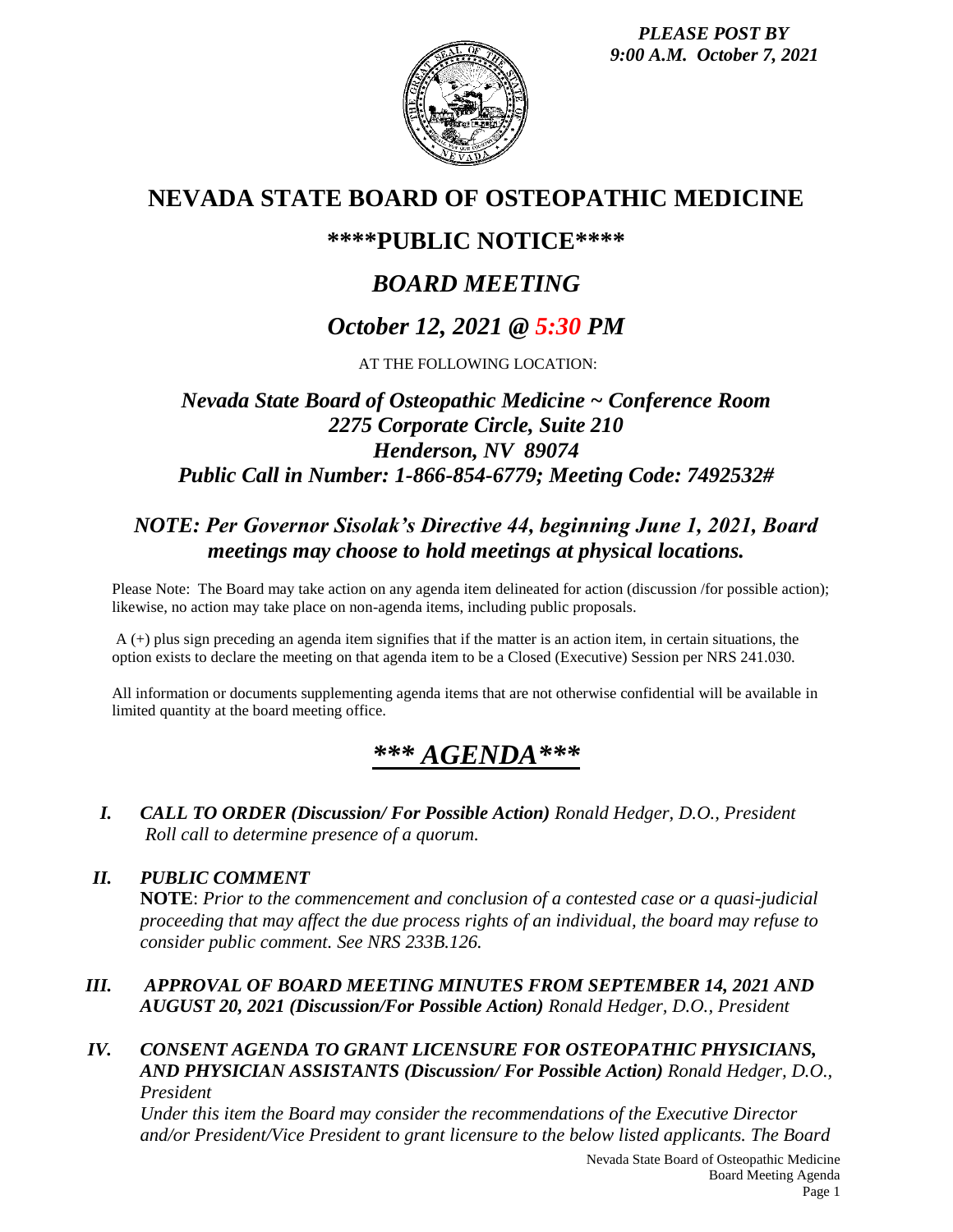*may remove any applicant's name from the consent motion but may not discuss the contents of the application for licensure without the applicant present following proper notice pursuant to the open meeting law.*

#### *Osteopathic Physician Name Specialty*

*Zachary Baselle, D.O. Emergency Medicine Johol Chan, D.O. OB/GYN Patrick Hsu, D.O. Emergency Medicine Khawer Khadimally, D.O. Internal Medicine Adam Larsen, D.O. Internal Medicine Marc Lewandoski, D.O. Family Medicine Jaclyn Matsuura, D.O. Emergency Medicine Susan Meller, D.O. Internal Medicine* 

*Mandy Coulsey, PA-C Drew Blumberg, D.O. Dennis Fajardo, PA-C Active-Not Working Katherine Mauldin, PA-C Denis Patterson, D.O. Christopher Mercer, PA-C Active-Not Working Regina Pedersen, PA-C Active-Not Working*

#### *Physician Assistant Supervising Physician*

- *V. CONSIDERATION/APPROVAL OF FY 2020-2021 AUDIT AS REQUIRED PER NRS 218G.400, (Discussion/For Possible Action) Ronald Hedger, D.O.*
- *VI. CONSIDERATION/APPROVAL OF PROPOSAL FOR LEGISLATIVE/GOVERNMENT AFFAIRS SERVICES, (Discussion/For Possible Action) Ronald Hedger, D.O.*
- *VII. CONSIDERATION/ACTION REGARDING COMLEX LEVEL 2 PE EXAM REQUIREMENTS, (Discussion/For Possible Action) Carla Perlotto, PhD.*
- *VIII. CONSIDERATION/ACTION REGARDING UPDATED REVISED POLICY FOR PROSPECTIVE CONTINUING EDUCATION AUDITS, (Discussion/For Possible Action) Ronald Hedger, D.O., President*
	- *IX. CONSIDERATION/ACTION REGARDING IBM COMPLAINT REVIEW PROCESS, (Discussion/For Possible Action) Samir Pancholi, D.O.,*
	- *X. CONSIDERATION/ACTION REGARDING A POLICY ADDRESSING POSSIBLE MISINFORMATION OF COVID 19 BY PROVIDERS, (Discussion/For Possible Action) Swadeep Nigam, MSc, MBA, Secretary/Treasurer*
	- *XI. EXECUTIVE DIRECTOR'S REPORT a. Financial Statements*
		- *b. Licensing*
- *XII. LEGAL REPORT (Discussion/For Possible Action) by Louis Ling, Board Counsel and/or Justin Taruc, Deputy Attorney General*
- *XIII. LEGISLATIVE UPDATE (Discussion/For Possible Action) by Susan Fisher, Board Government Affairs/Lobbyist*.
- *XIV. ITEMS FOR FUTURE DISCUSSION/ACTION/UPCOMING AGENDA*